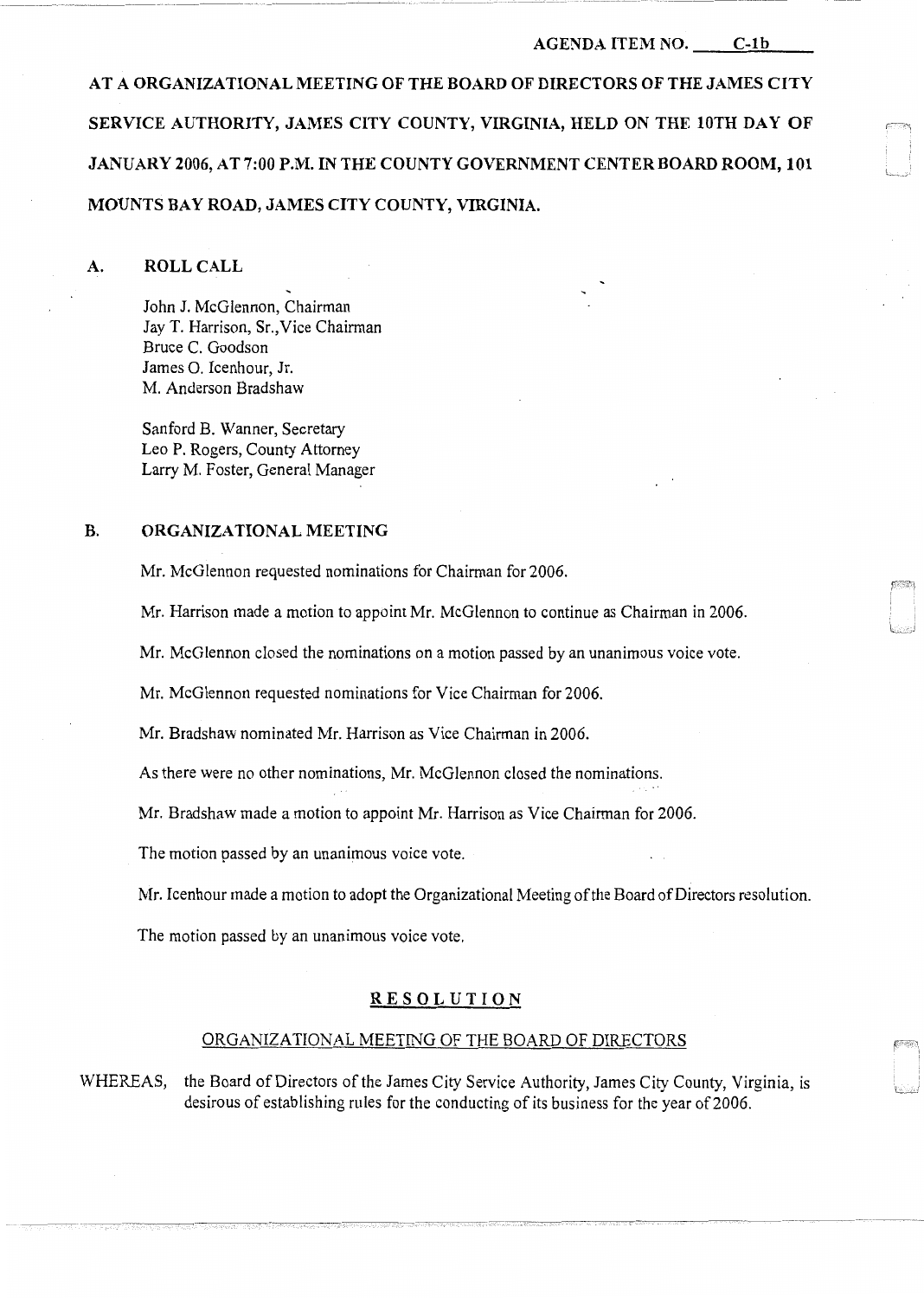NOW, THEREFORE, BE IT RESOLVED by the Board of Directors of the James City Service Authority, James City County, Virginia, that the following rules shall apply for the year 2006:

- 1. Regular meetings of the Board of Directors shall be held following the regular Board of Supervisors' meetings on the fourth Tuesday of each month, except in August and December when the Board meeting shall be held following the regular Board of Supervisors' meetings on the second Tuesday of such months. The meetings shall be held following the 7:00 p.m. Board of Supervisors meeting.
- 2. The 2007 organizational meeting shall be held on the fourth Tuesday in January 2007 following the 7:00 p.m. Board of Supervisors meeting.
- 3. The Board shall, for parliamentary purposes, follow Robert's Rules of Order, Newly Revised, 1981 and more specifically those provisions which pertain to the Conduct of Business in Boards, et.seq, in particular, the "Procedure in Small Boards" as follows:
	- a. Members are not required to obtain the floor before making motions or speaking, which they can do while seated.
	- b. Motions need not be seconded.
	- c. There is no limit to the number of times a member can speak to a question, and motions to close or limit debate generally should not be entertained.
	- d. Informal discussion of a subject is permitted while no motion is pending.
	- e. The Chairman can speak in discussion without leaving the chair; and can make motions and votes on all questions.

#### **C. CONSENT CALENDAR**

## 1. Contract Award - Water Storage Tank Construction

Mr. Foster requested the Board adopt the resolution authorizing the award of the Water Storage Tank Construction contract to Landmark Structures LLP of Fort Worth, Texas and the appropriation of the funds needed to cover the costs of the project from the Reserve Fund.

The Board and staff had a brief discussion about this specialization of the tanks and because of the specialization, no local firms submitted bids.

Mr. Harrison made a motion to adopt the resolution.

The motion passed by an unanimous voice vote.

### **RESOLUTION**

#### CONTRACT A WARD - WATER STORAGE TANK CONSTRUCTION

WHEREAS, a Request for Proposals has been advertised and evaluated for two Water Storage Tanks to be constructed in the Warhill Sports Complex and Stonehouse Commerce Park; and